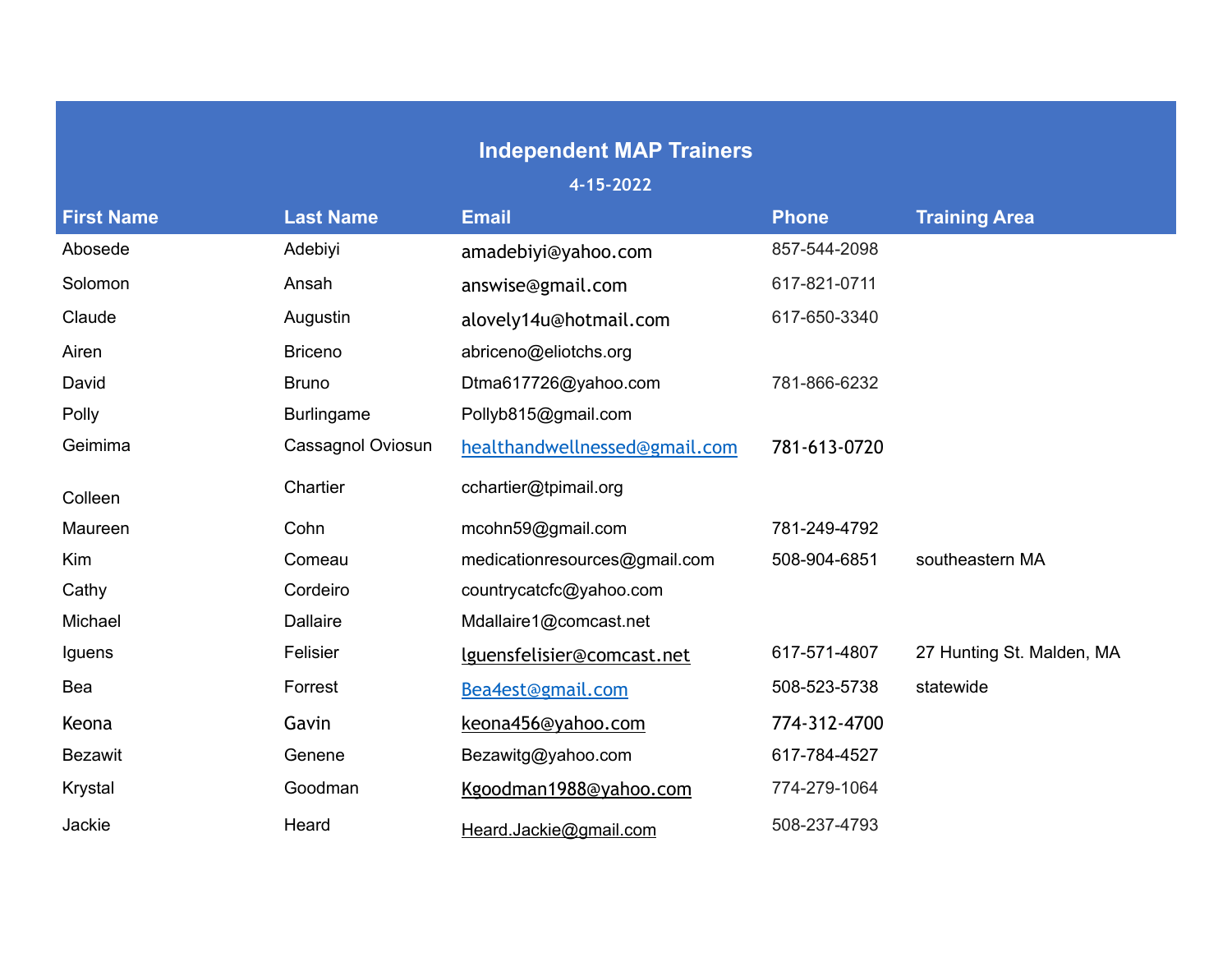| Lara           | Holbrook      | lar40007@yahoo.com                  | 508-838-5333 | South Shore, Southcoast,<br>Cape Cod and Metrowest                                                          |
|----------------|---------------|-------------------------------------|--------------|-------------------------------------------------------------------------------------------------------------|
| Chioma         | Ighodaro      | CighodaroRN@gmail.com               | 413-512-0399 |                                                                                                             |
| Gyna           | Jean-Baptiste | gjeanba@yahoo.com                   |              |                                                                                                             |
| Katrina        | Kazanjian     | kkmaptrainer@gmail.com              | 617-838-7584 |                                                                                                             |
| Mary           | Kinyanjui     | mnkinyanjui2@gmail.com              | 508-488-8800 | Statewide/Worcester, Hudson,<br>Marlboro, Framingham, Milford<br>Hopkinton, Ashland, Franklin<br>Bellingham |
| Sandra         | Knight        | Sandra.A.Knight@mass.gov            | 978-894-5150 | Middlesex, Worcester,<br>Franklin, Hampden Hampshire<br><b>Berkshire</b>                                    |
| Michelle       | Leger         | michelle.a.leger1@gmail.com         | 617-394-8766 |                                                                                                             |
| Heather        | Miguel        | smirkymagee@msn.com                 | 401-523-9569 |                                                                                                             |
| Adna           | Mikulic       | murvaus@yahoo.com                   | 781-308-9844 | Southeastern, MA                                                                                            |
| Comfort        | Muyide        | comfort@fortcomhealth.com           |              |                                                                                                             |
| Danielle       | Parvez        | dparvez@edinburgcenter.org          |              |                                                                                                             |
| Cristina       | Pierce        | cristina pierce@bettercommunity.com | 774-269-9304 |                                                                                                             |
| <b>Dimaris</b> | Rampersaud    | nursemaptrainer@gmail.com           | 978-476-0075 | local to Haverhill, MA to 50 miles                                                                          |
| Rachel         | Rice          | Rachelbraidshair@gmail.com          | 413-801-8027 | Western Ma                                                                                                  |
| Joan           | Schmidt       | magpieconeyisle@aol.com             |              |                                                                                                             |
| Dorothy        | Ssebakka      | doros24@yahoo.com                   | 857-204-6067 | Waltham area                                                                                                |
| Stephanie      | Victoria      | Svictoria2004@gmail.com             | 857-302-3031 |                                                                                                             |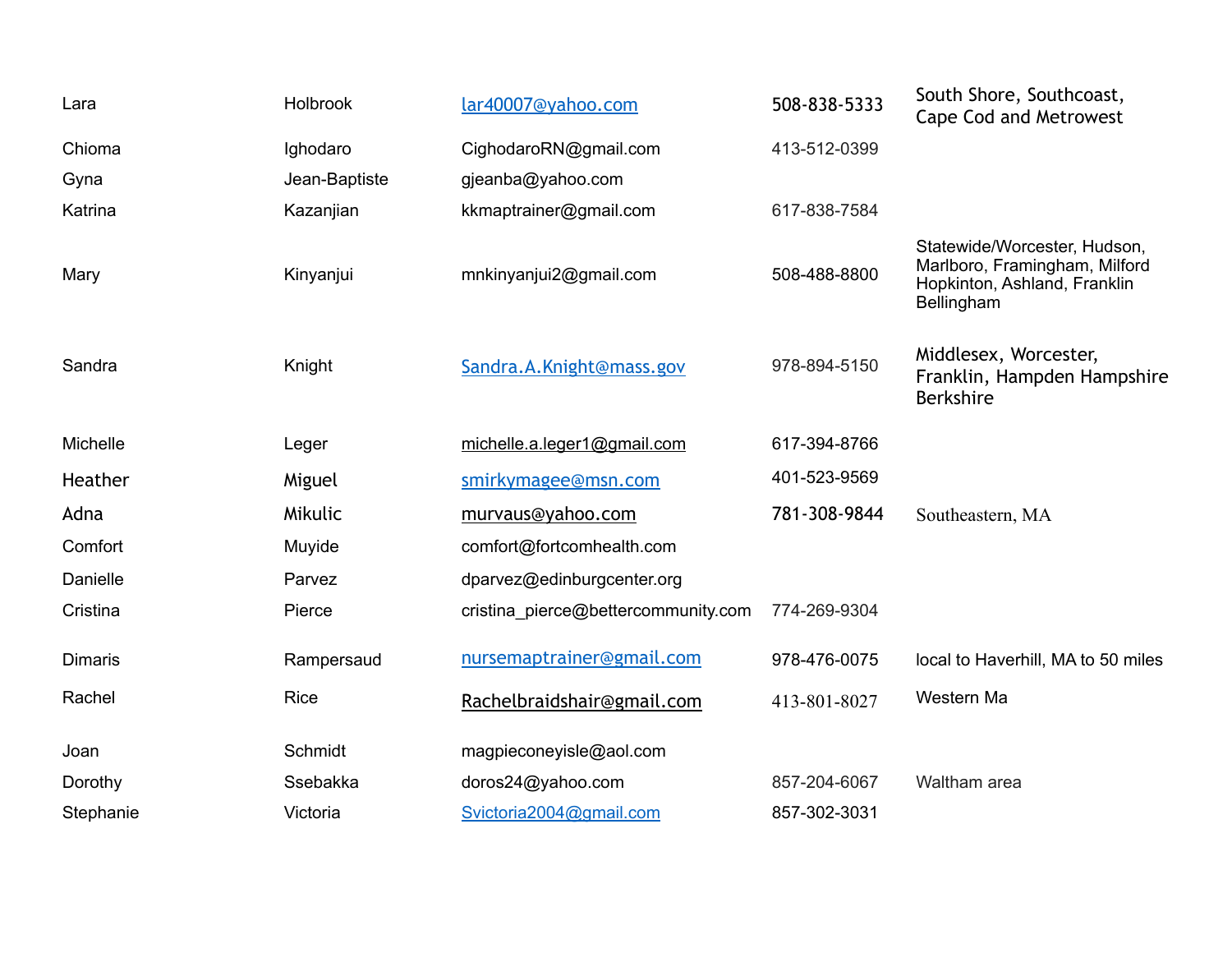| Jessica<br>Denice | Diaz<br>Vignali | jdias1024@gmail.com<br>maptrainer12@gmail.com | 508-844-3628 | Statewide                                                             |
|-------------------|-----------------|-----------------------------------------------|--------------|-----------------------------------------------------------------------|
| Elizabeth         | Wanjiru         | maptrainer22@gmail.com                        | 617-460-1182 | Statewide/Northeast<br>Massachusetts, Boston and<br>surrounding areas |
| <b>Kim</b>        | Lawrence        | klawmaptrainer@gmail.com                      | 978-847-4796 | Statewide                                                             |

| <b>Agency Sponsored MAP Training(s)</b>                   |                |                           |                              |                                                           |
|-----------------------------------------------------------|----------------|---------------------------|------------------------------|-----------------------------------------------------------|
| <b>Organization</b>                                       | <b>Contact</b> | <b>Email</b>              | <b>Phone</b>                 | <b>Address</b>                                            |
| The Boston Missionary<br>Church                           | Adleine        |                           | 617-285-2133                 | 336 Dudley Street<br>Roxbury MA                           |
| International Health Care<br><b>Training and Services</b> | Jane Kariuki   | ihcts@comcast.net         | 508-446-4050<br>508-222-8710 | 2 Second Street<br><b>Attleboro MA</b>                    |
| Gateway Healthcare<br><b>Training and Services</b>        | Susan Njuguna  | gatewayhealthcs@gmail.com | 435-764-0756                 | 154 Merrimack Street, 4th floor<br>Suite 401<br>Lowell MA |